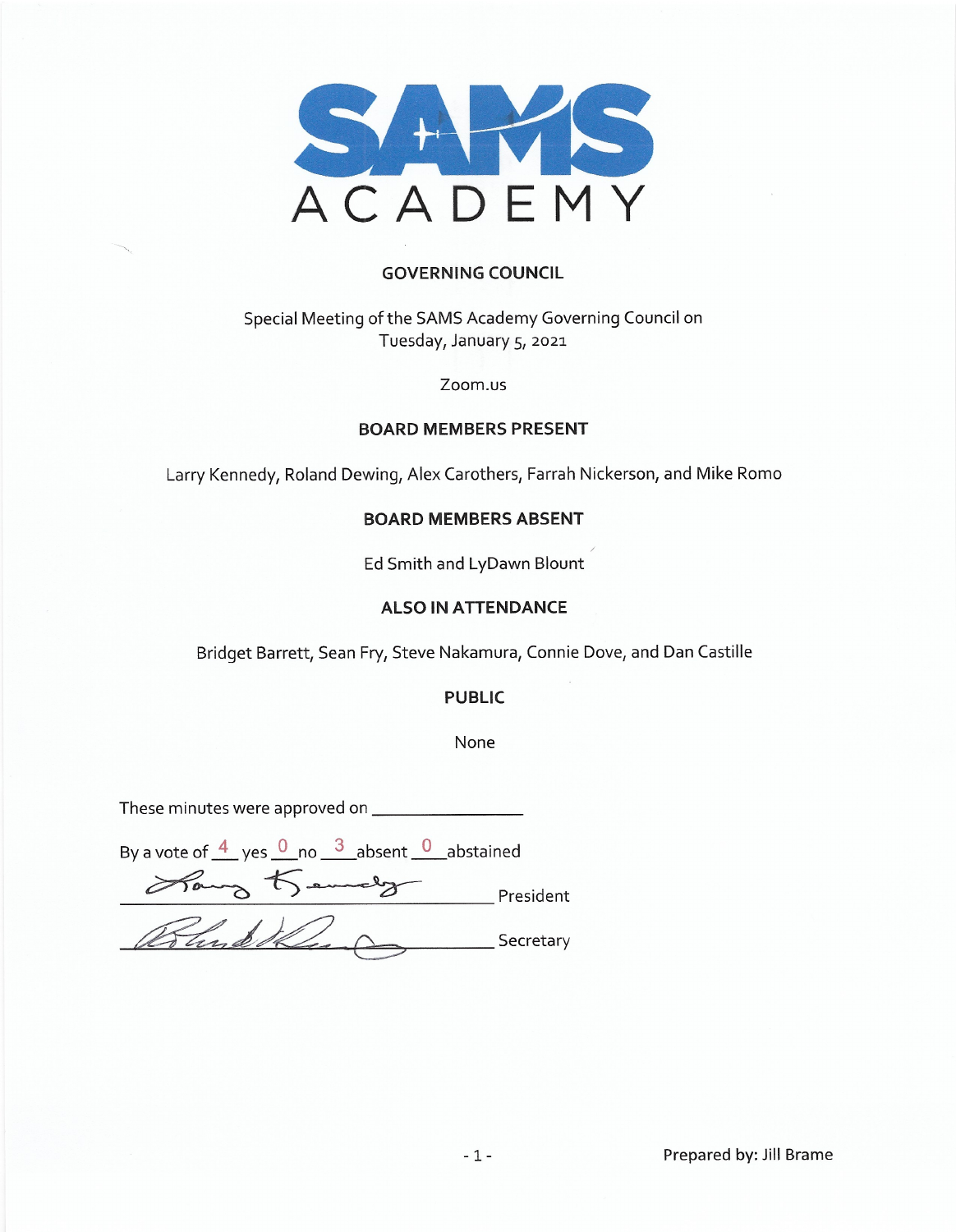## **I. Call to Order**

Larry Kennedy called to order the Special Meeting of the Governing Council for the Southwest Aeronautics, Mathematics, and Science Academy on January 5, 2021 at 4:31 PM on zoom.us.

## **A. Roll Call**

Larry Kennedy asked Jill Brame to call roll. Jill Brame called Roland Dewing, Mike Romo, Farrah Nickerson, Alex Carothers, and Larry Kennedy. LyDawn Blount and Ed Smith were absent.

## **B. Adoption of the Agenda\***

Larry Kennedy asked for a motion to approve the agenda. Farrah Nickerson made a motion to approve the agenda. Mike Romo seconded the motion. Larry Kennedy called for a roll call vote to approve the agenda. Jill Brame called Roland Dewing, Mike Romo, Farrah Nickerson, Alex Carothers, and Larry Kennedy; all voted yes. The motion carried unanimously.

## **II. Closed Session \***

 **A. Real Property Acquisition, pursuant to NMSA 1978, Section 10-15-1(H)(8).**  Larry Kennedy made a motion to move to closed session due to real property acquisition to NMSA 1978, Section 10-15-1(H)(8). Larry invited Bridget Barrett, Sean Fry, Connie Dove, Steve Nakamura and Dan Castille (with permission from Matt Pullen, Steve Nakamura's lawyer) into closed session. Mike Romo seconded the motion. Larry Kennedy asked Jill Brame to call roll to approve moving to closed session. Jill Brame called Roland Dewing, Mike Romo, Farrah Nickerson, Alex Carothers, and Larry Kennedy; all voted yes. The motion carried

The governing council moved to closed session at 4:37PM.

## **III. Open Session \***

unanimously.

## **A. Action on matters discussed in Closed Session**

Larry Kennedy made motion to move back into open session and affirmed that only items on the agenda were discussed. Farrah seconded the motion. Larry Kennedy asked Jill Brame to call roll to return to open session. Jill Brame called Roland Dewing, Mike Romo, Farrah Nickerson, Alex Carothers, and Larry Kennedy; all voted yes. The motion carried unanimously.

Open session resumed at 5:32PM

Alex Carothers made a motion that the SAMS Academy governing council demand the return of earnest monies tendered to Rachel Matthews Development Inc. if an extension to the due diligence period is not granted by